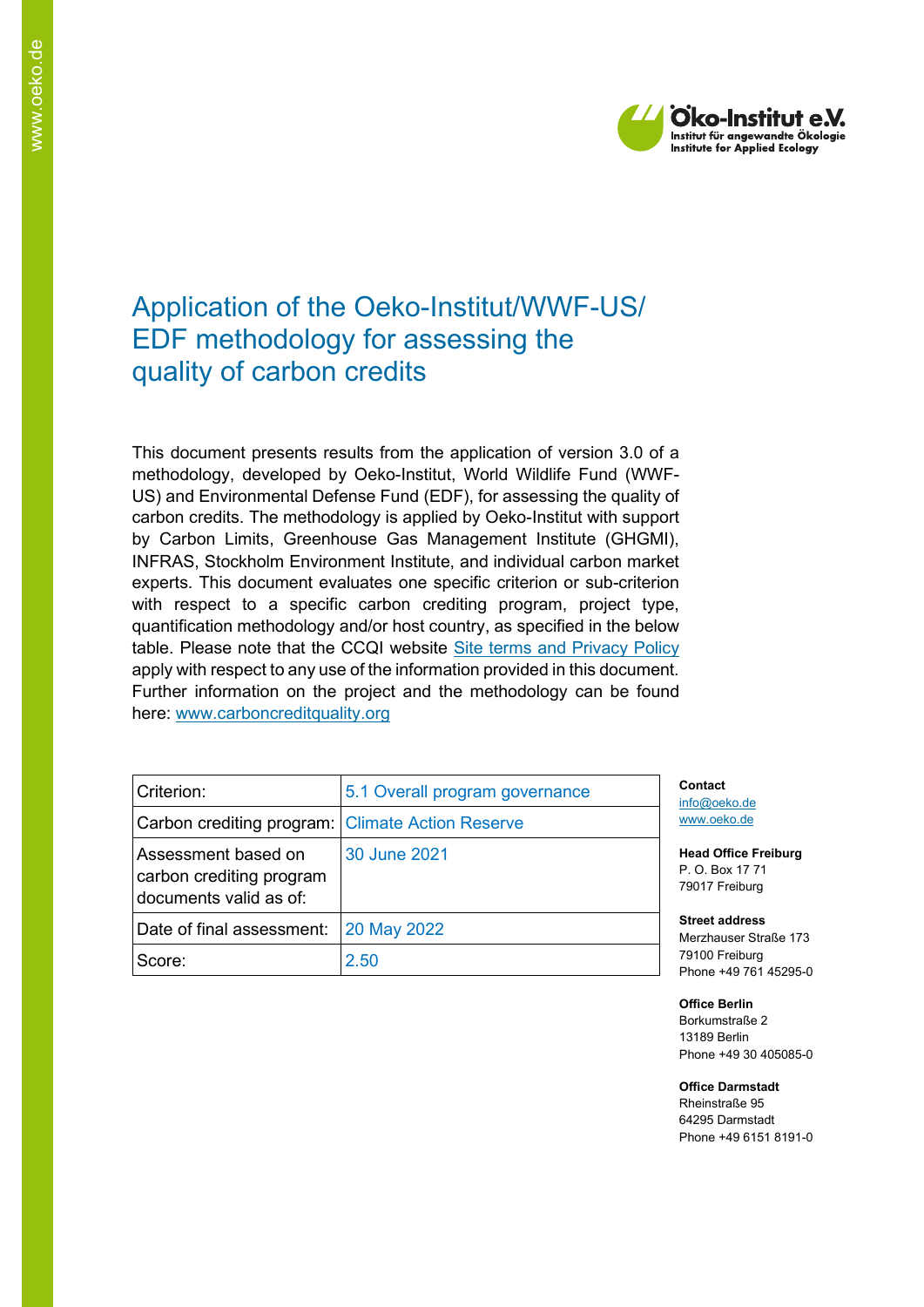# **Assessment**

# **Indicator 5.1.1**

## **Relevant scoring methodology provisions**

"The program has a Secretariat comprised of paid and fully employed staff that is responsible for the administration of the program."

## **Information sources considered**

- 1 Program website: Staff [\(https://www.climateactionreserve.org/about-us/staff/\)](https://www.climateactionreserve.org/about-us/staff/), last accessed on 28 June 2021.
- 2 Reserve Offset Program Manual. Document issued on 12 March 2021. Online available at: [https://www.climateactionreserve.org/wp](https://www.climateactionreserve.org/wp-content/uploads/2021/03/Reserve_Offset_Program_Manual_March_2021.pdf)[content/uploads/2021/03/Reserve\\_Offset\\_Program\\_Manual\\_March\\_2021.pdf.](https://www.climateactionreserve.org/wp-content/uploads/2021/03/Reserve_Offset_Program_Manual_March_2021.pdf)

### **Relevant carbon crediting program provisions**

Provision 1 Source 2, section 4, page 43: "The Reserve is committed to producing high quality GHG project accounting protocols, and to this end uses an intensive multistakeholder process to develop its protocols. This approach integrates extensive data collection and analysis with review and input from a diverse range of experts and stakeholders. Reserve staff guides this process to ensure that final protocols adhere to the principles outlined in Section 1.2."

## **Assessment outcome**

Yes (2 Points)

## **Justification of assessment**

There is no officially designated secretariat or governance documents related to the program's function. The "Staff" section on the program website clearly defines staff and functions related to the administration of the program such as standard development, stakeholder communications, quality assurance, and other matters.

# **Indicator 5.1.2**

#### **Relevant scoring methodology provisions**

"The program provides contact details for the Secretariat on the program's website."

## **Information sources considered**

1 Program website: Staff [\(https://www.climateactionreserve.org/about-us/staff/\)](https://www.climateactionreserve.org/about-us/staff/), last accessed on 28 June 2021.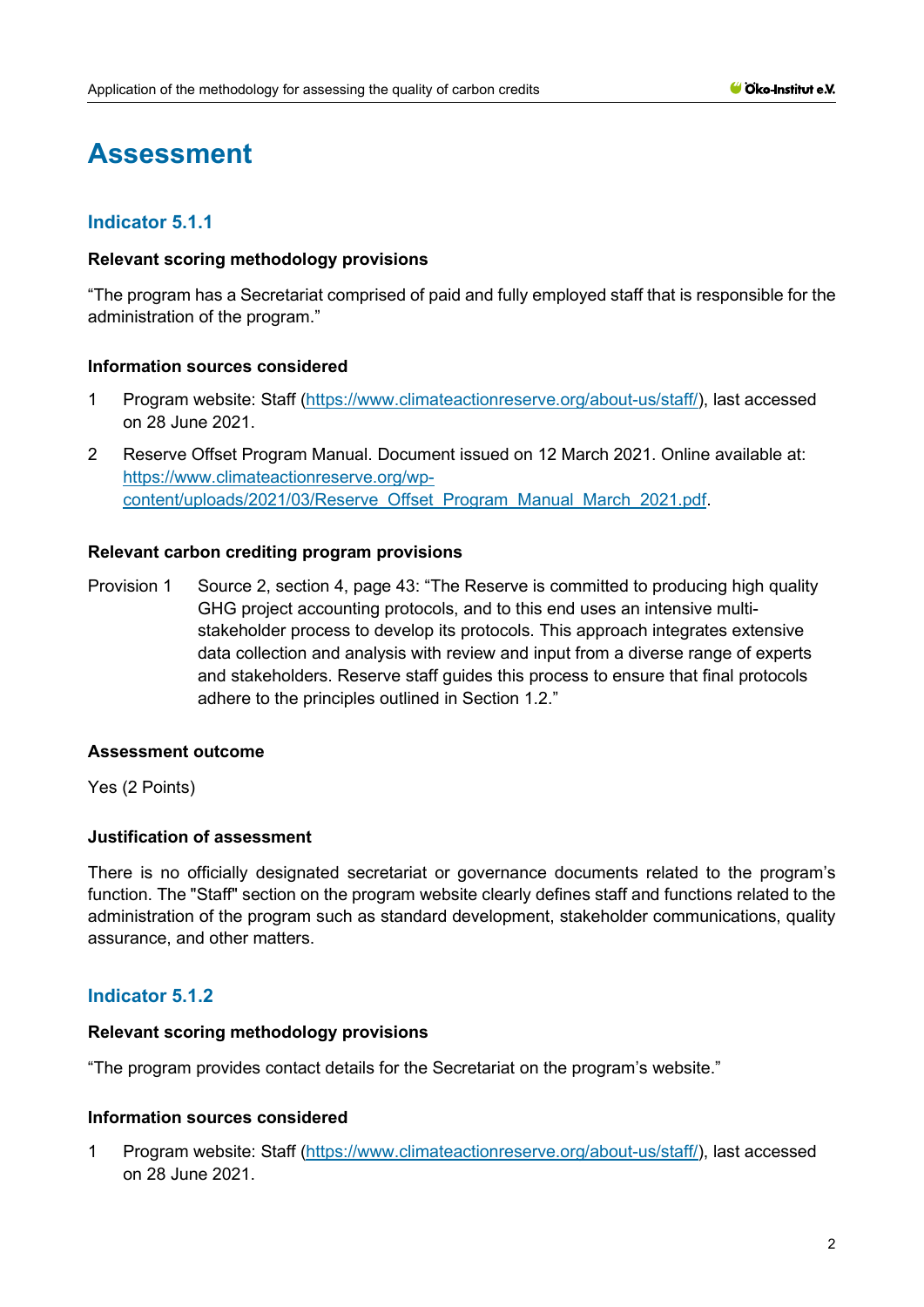2 Program website: Contact us [\(https://www.climateactionreserve.org/contact-us/\)](https://www.climateactionreserve.org/contact-us/), last accessed on 9 November 2021.

### **Relevant carbon crediting program provisions**

#### **Assessment outcome**

Yes (1 Point).

-

### **Justification of assessment**

The reserve provides contact details on the website therefore fulfilling the indicator.

## **Indicator 5.1.3**

### **Relevant scoring methodology provisions**

"The program defines who is responsible for the administration of the program and has established formally defined procedures for the decision making process on key programmatic functions, such as the approval of the normative program documents, the registration of projects, and the issuance, transfer and cancellation of carbon credits."

#### **Information sources considered**

- 1. Program website: Staff [\(https://www.climateactionreserve.org/about-us/staff/\)](https://www.climateactionreserve.org/about-us/staff/), last accessed on 28 June 2021.
- 2. Reserve Offset Program Manual. Document issued on 12 March 2021. Online available at: [https://www.climateactionreserve.org/wp](https://www.climateactionreserve.org/wp-content/uploads/2021/03/Reserve_Offset_Program_Manual_March_2021.pdf)[content/uploads/2021/03/Reserve\\_Offset\\_Program\\_Manual\\_March\\_2021.pdf.](https://www.climateactionreserve.org/wp-content/uploads/2021/03/Reserve_Offset_Program_Manual_March_2021.pdf)
- 3. Climate Action Reserve User Guide. Document issued on August 3, 2016. Online available at: [https://www.climateactionreserve.org/wp-content/uploads/2016/08/2016-Reserve-User-Guide-](https://www.climateactionreserve.org/wp-content/uploads/2016/08/2016-Reserve-User-Guide-1.pdf)[1.pdf.](https://www.climateactionreserve.org/wp-content/uploads/2016/08/2016-Reserve-User-Guide-1.pdf)

#### **Relevant carbon crediting program provisions**

- Provision 1 Source 2, section 3.1, page 22: "This manual contains details on the Reserve's program, policies, and requirements. Users of the Reserve program, including verification bodies, are subject to the requirements and guidance specified in the most recent version of the Reserve Offset Program Manual."
- Provision 2 Source 2, section 3.3, page 23: "3.3 Project Registration. This section summarizes the administrative steps a project developer must follow to register a project with the Climate Action Reserve. The timing of project registration may be independent of its start date. In other words, projects may be submitted after they begin operation (subject to the eligibility restrictions on the project start date described above) or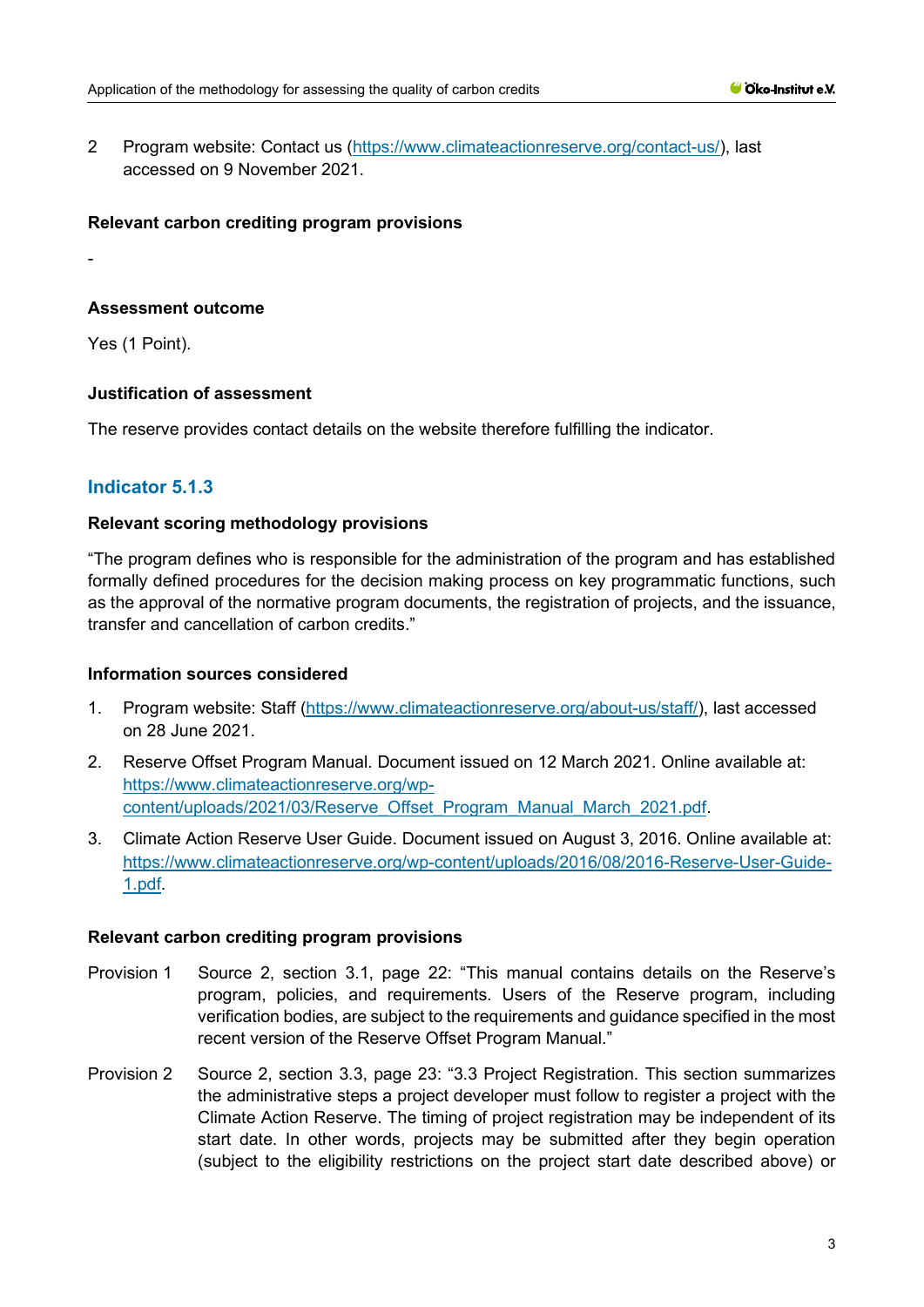before they begin operation. However, the steps outlined in this section must be followed in order for the Reserve to issue CRTs to a project."

- Provisions 3 Source 2, section 3.6.1, page 36: "CRTs are issued by the Reserve for actual GHG reductions or removals achieved by a project, as determined in approved Verification Reports. Once a project is registered and the project's account holder pays the appropriate CRT Issuance Fee, CRTs for verified GHG reductions or removals are released into the account holder's primary CRT account. CRTs will not be issued until the CRT Issuance Fee is received by the Reserve."
- Provision 4 Source 2, section 3.6.3, page 37 "Transfer of CRTs. In order to transfer CRTs to another party, that party must have an approved account with the Reserve. There is a transfer fee to transfer CRTs from one account holder to another (\$0.03 per CRT charged to the transferor). The transfer is conducted via the software between the two account holders; the Reserve does not play a role in the transfer."
- Provision 5 Source 3, section 1.2, page 1: "The Reserve Administrator is responsible for monitoring all project activity and administering certain aspects of user accounts and system data. You may contact the Reserve Administrator at […]."

## **Assessment outcome**

Yes (1 Point).

## **Justification of assessment**

The program website (Source 1) lists all Reserve staff, and their related functions for the administration of the program. Provision 4 describes the role of the Reserve Administrator The steps for project registration are described in Section 3.3 in Source 2 (for example Provision 2). Section 3.6 in Source 2 describes how carbon credits are issued, transfer and cancelled under the program (for example Provision 3 and 4).

# **Indicator 5.1.4**

## **Relevant scoring methodology provisions**

"The program is overseen by a Board of Directors or Trustees."

## **Information sources considered**

- 1 Program website: Board of Directors 8 [https://www.climateactionreserve.org/about-us/board](https://www.climateactionreserve.org/about-us/board-of-directors/)[of-directors/\)](https://www.climateactionreserve.org/about-us/board-of-directors/), last accessed on 26 June 2021.
- 2 Reserve Offset Program Manual. Document issued on 12 March 2021. Online available at: [https://www.climateactionreserve.org/wp](https://www.climateactionreserve.org/wp-content/uploads/2021/03/Reserve_Offset_Program_Manual_March_2021.pdf)[content/uploads/2021/03/Reserve\\_Offset\\_Program\\_Manual\\_March\\_2021.pdf.](https://www.climateactionreserve.org/wp-content/uploads/2021/03/Reserve_Offset_Program_Manual_March_2021.pdf)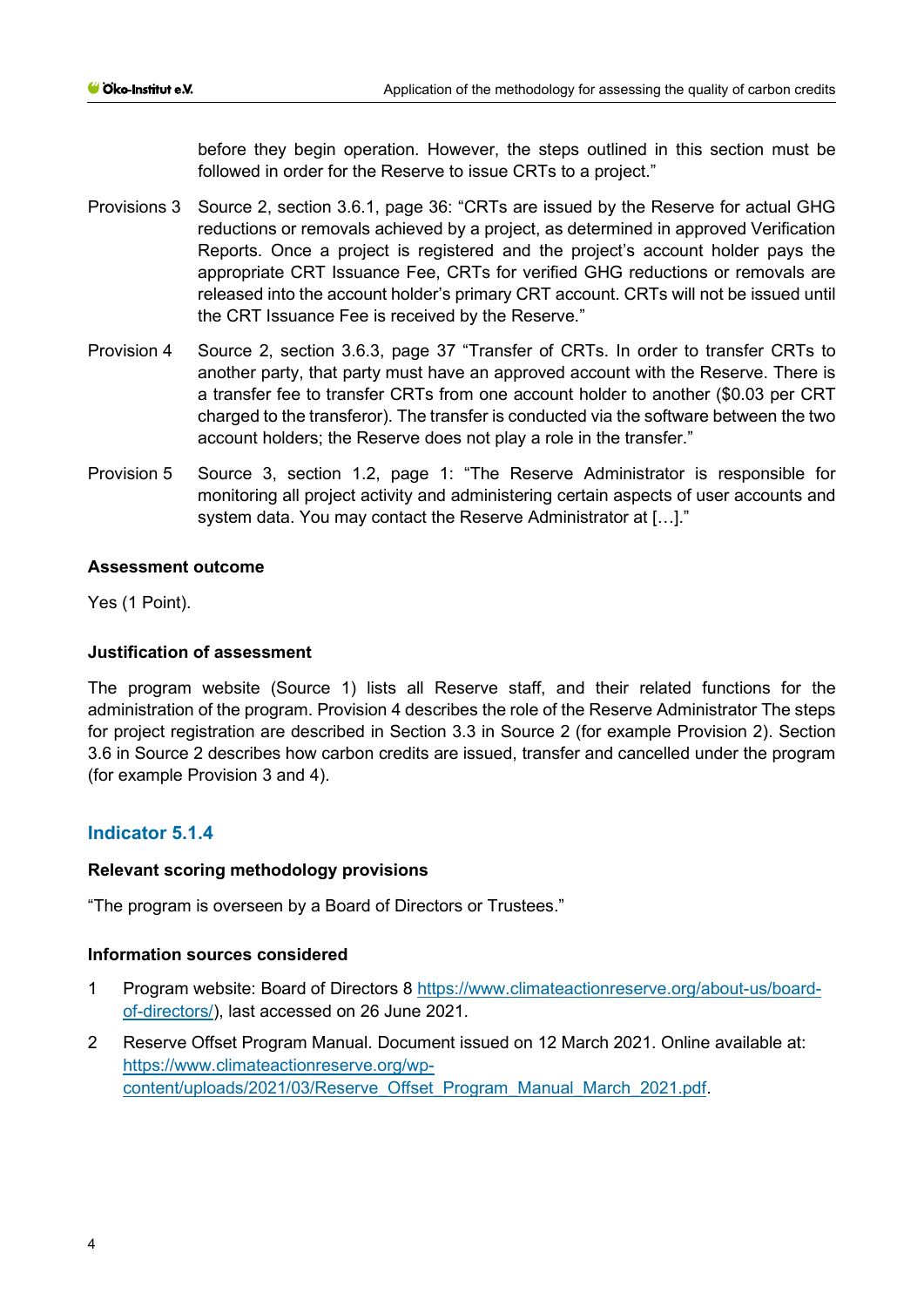## **Relevant carbon crediting program provisions**

- Provision 1 Source 2, section 2.3.1, page 6: "The Reserve only registers GHG projects that follow protocols that have been developed by the Reserve. In other words, only projects meeting the requirements of protocols that have been approved and adopted by the Reserve's Board are eligible for registration on the Reserve. The Reserve may establish linkages with additional programs in the future to allow other projects to be registered."
- Provision 2 Source 2, section 4.2.5, page 45: "The Reserve's Board of Directors must vote to adopt each protocol. Protocols are presented at quarterly board meetings, which are open to the public, and issues raised throughout the development process are reviewed, giving workgroup members and interested stakeholders a chance to raise any last concerns or questions. After the Board adopts the protocol, it becomes an official Reserve protocol and is immediately available for use."

### **Assessment outcome**

Yes (1 Point).

## **Justification of assessment**

The program website (Source 1) lists the members of the Climate Action Reserve Board of Directors. More information about the Board's functions and responsibilities, including what is listed in Provisions 1 and 2, can be found in Source 2.

## **Indicator 5.1.5**

#### **Relevant scoring methodology provisions**

"All non-staff individuals serving in a professional capacity to support the administration of the program (e.g., members of the Board, advisory groups or expert committees) are subject to conflict of interest provisions to address any financial or other conflicts that may arise in their role supporting the administration of the program (e.g., in providing expert opinions or reviewing quantification methodologies)."

#### **Information sources considered**

1 Reserve Bylaws (non-public)

#### **Relevant carbon crediting program provisions**

-

## **Assessment outcome**

No (0 Points).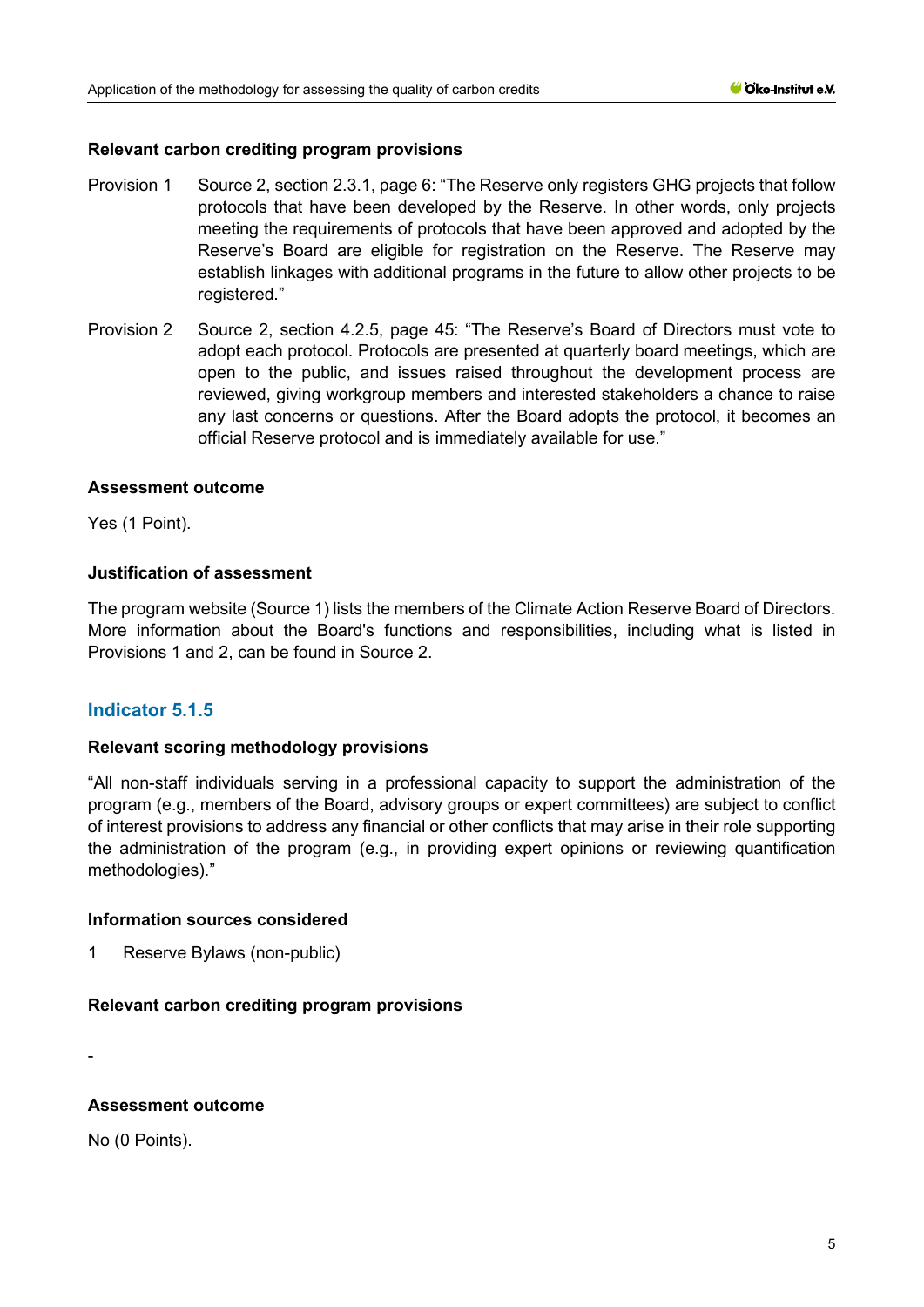## **Justification of assessment**

This assessment methodology is based on publicly available information and documents. There were no conflict of interest provisions for board members and technical committees found in documents publicly available on the website or provided by the program. Conflict of interest evaluations are only in place for the selection of verification bodies.

## **Indicator 5.1.6**

## **Relevant scoring methodology provisions**

"The program has established a code of conduct (or similar document) that identifies the provisions by which program staff and registry administrators must conduct themselves, including conflict of interest provisions to address any conflicts that may arise in the administration of the program (e.g., in registering projects or issuing carbon credits)."

### **Information sources considered**

1 Reserve Employee Handbook (non-public)

### **Relevant carbon crediting program provisions**

-

#### **Assessment outcome**

Yes (1 Point).

## **Justification of assessment**

The program provided a non-public document (Source 1) which describes the code of conduct, including conflict of interest provisions. Employees of the program are required to sign a statement annually that they have read, understood and are in compliance with the policy. It should however be considered that the program publicly states on its website that conflict of interest provisions exist or are signed by the program staff or the document could be published on the website.

## **Indicator 5.1.7**

#### **Relevant scoring methodology provisions**

"The program's normative program documents are developed and updated in accordance with formally defined procedures."

#### **Information sources considered**

1 Program website: Future Protocol Development [\(https://www.climateactionreserve.org/how/future-protocol-development/\)](https://www.climateactionreserve.org/how/future-protocol-development/), last accessed on 28 June 2021.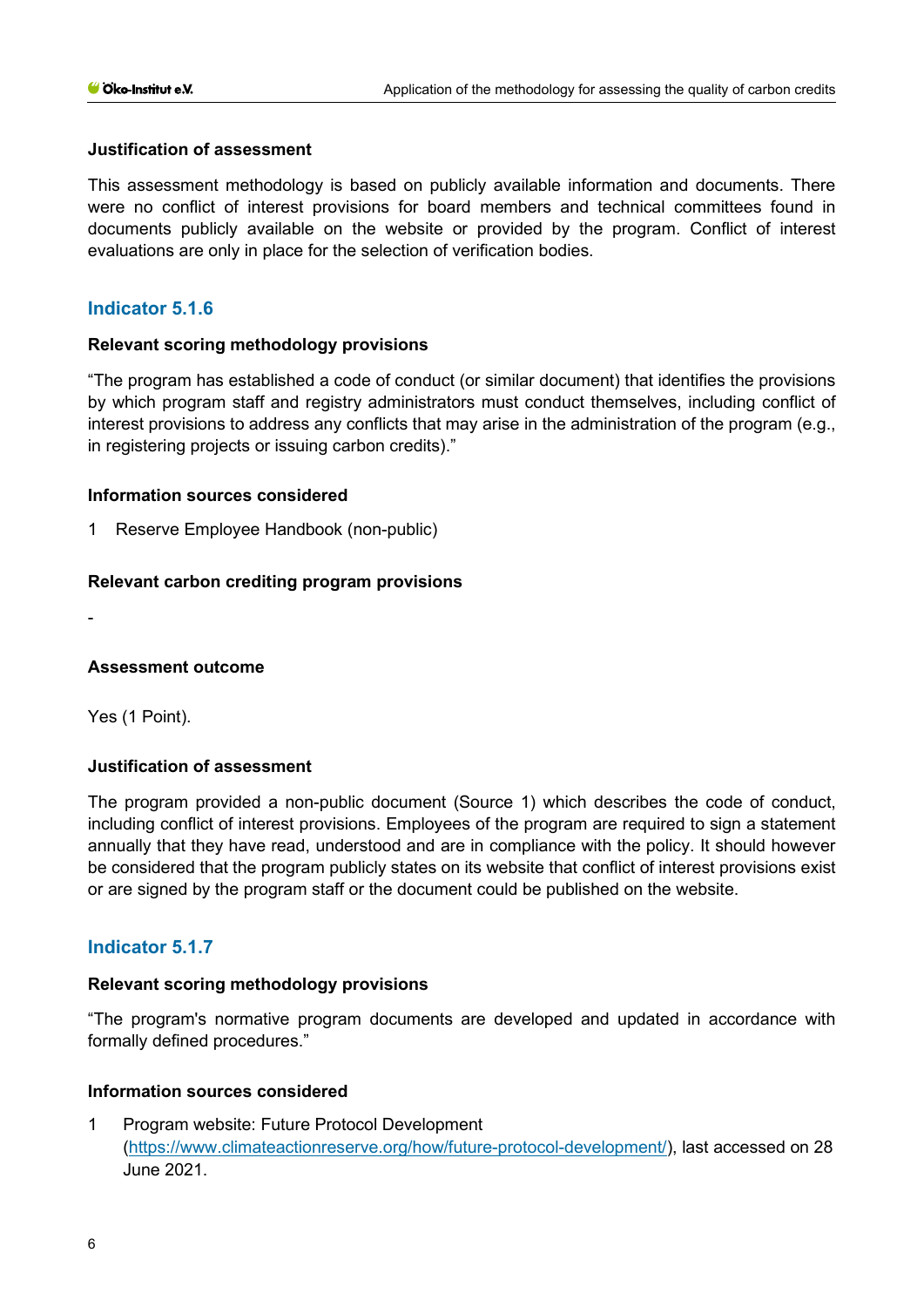2 Reserve Offset Program Manual. Document issued on 12 March 2021. Online available at: [https://www.climateactionreserve.org/wp](https://www.climateactionreserve.org/wp-content/uploads/2021/03/Reserve_Offset_Program_Manual_March_2021.pdf)[content/uploads/2021/03/Reserve\\_Offset\\_Program\\_Manual\\_March\\_2021.pdf.](https://www.climateactionreserve.org/wp-content/uploads/2021/03/Reserve_Offset_Program_Manual_March_2021.pdf)

#### **Relevant carbon crediting program provisions**

- Provision 1 Source 2, section 3, page 22: "Reserve Offset Program Manual. This manual contains details on the Reserve's program, policies, and requirements. Users of the Reserve program, including verification bodies, are subject to the requirements and guidance specified in the most recent version of the Reserve Offset Program Manual. The Reserve Offset Program Manual is considered effective as of the date it is posted on the Reserve website. All account holders and verification bodies are notified when an update to the Reserve Offset Program Manual is released, and the manual is available on the Reserve's Program Manuals and Policies webpage at [http://www.climateactionreserve.org/how/program/program-manual/.](http://www.climateactionreserve.org/how/program/program-manual/)"
- Provision 2 Source 2, section 3.1.1, page 22: "3.1.1 Revisions to the Reserve Offset Program Manual Between updates, the Reserve may release policy memos that update or replace guidance in the Reserve Offset Program Manual or protocols. These memos are considered effective on the date they are posted on the Reserve website; users of the Reserve program and verification bodies must follow the guidance specified in the memo from that date forward. All account holders and verification bodies are notified when a policy memo is released, and memos are posted on the Reserve's Program Manuals and Policies webpage at [http://www.climateactionreserve.org/how/program/program-manual/.](http://www.climateactionreserve.org/how/program/program-manual/) In most cases, the contents of the memos are incorporated into the next update of the Reserve Offset Program Manual."
- Provision 3 Source 2, section 4.3, page 45-46: "After Board approval, the protocols are periodically revised in light of public comments, on-the ground experience, and technological, scientific, and regulatory developments. In addition, the Reserve may review and update performance standards and standardized baselines to ensure they continue to effectively screen projects for additionality and accurately represent "business as usual" emissions. There are two types of revisions to protocols: policy revisions and program revisions."
- Provision 4 Source 2, section 4.3.1, page 46: "Policy Revisions. Policy revisions are those that affect project definition or eligibility, or that involve significant changes or adjustments to baseline estimation and/or the quantification of emission reductions or removals. A policy revision is generally focused on specific elements of the protocol and is not necessarily an opportunity to revisit all decisions made in the initial protocol development process. Depending on the extent of the revision, the Reserve may convene an expert stakeholder group or reach out to stakeholders involved in the initial protocol development process. This group may be asked to comment on a revised draft protocol or be convened to discuss key issues prior to changes being circulated for comment. All policy revisions require a 30-day public comment period and adoption by the Reserve's Board. Policy revisions are brought for adoption at the quarterly board meetings or are brought to the executive committee of the Board for adoption if expedited action is required. When adopted, a policy revision creates a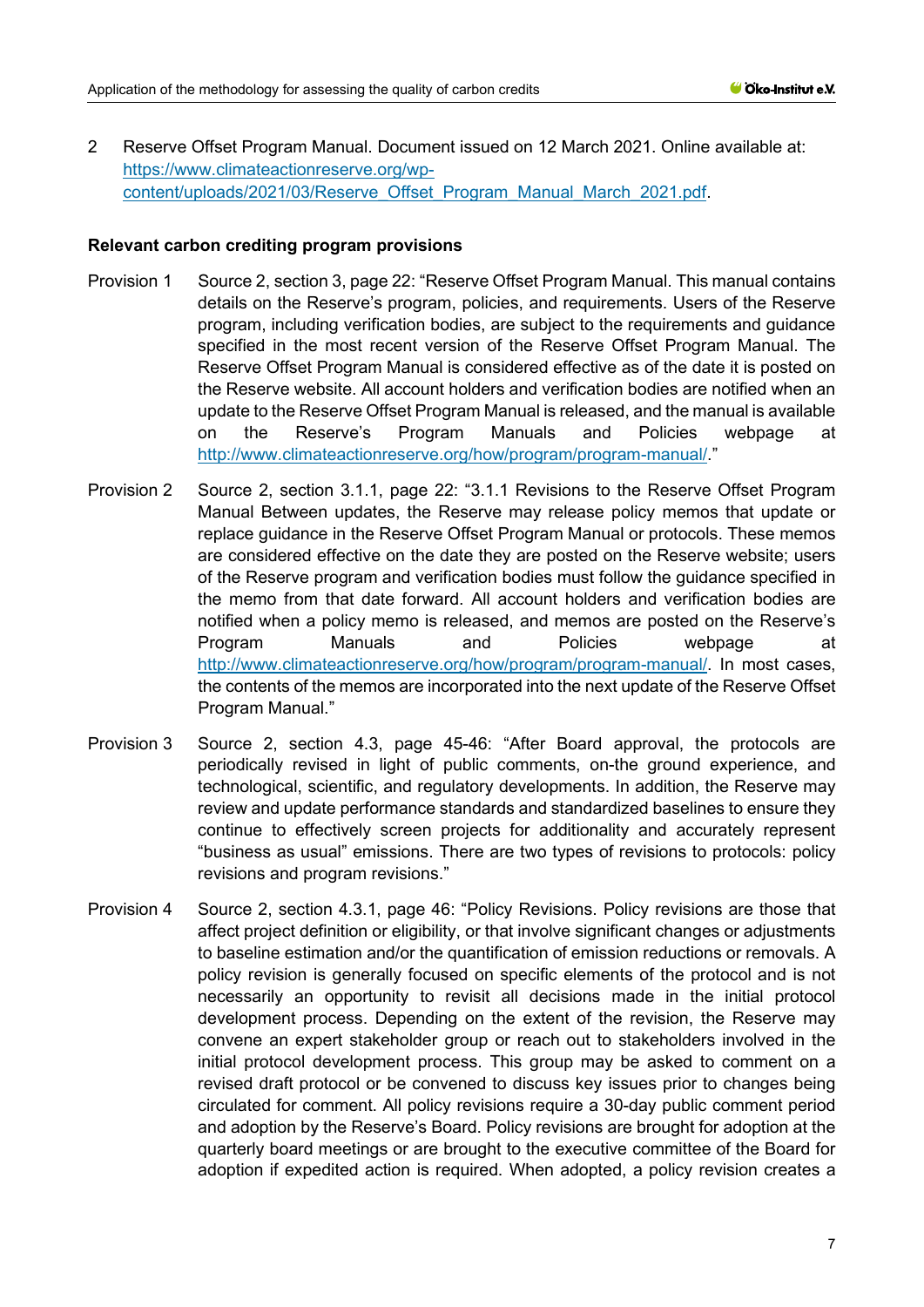new version of the protocol (e.g., Version 1.0 undergoes a policy revision to become Version 2.0)."

- Provision 5 Source 2, section 4, page 43: "The Reserve is committed to producing high quality GHG project accounting protocols, and to this end uses an intensive multi-stakeholder process to develop its protocols. This approach integrates extensive data collection and analysis with review and input from a diverse range of experts and stakeholders. Reserve staff guides this process to ensure that final protocols adhere to the principles outlined in Section 1.2."
- Provision 6 Source 2, section 4.3.2, page 46: "Program Revisions. Program revisions are editorial or technical in nature and do not require a public comment period, nor do they require adoption by the Reserve's Board. These revisions do not significantly change the policies or eligibility in the protocol, but can change or revise quantification methodologies or monitoring requirements. Program revisions create a new subversion of the protocol (e.g., Version 1.0 undergoes a program revision to become Version 1.1). Program revisions are considered adopted on the date they are posted on the Reserve website. A protocol revision notification is sent to the Reserve's listserv and to Reserve account holders at that time."

### **Assessment outcome**

No (0 Points).

## **Justification of assessment**

Provisions 3, 4, 5, and 6 outline the process to update or revise protocols. There were no provisions found describing the process of updating the main normative document – the Reserve Offset Program Manual (Source 2), only the process identifying how the updated versions are released (Provision 2) is provided. The indicator is therefore not fulfilled.

# **Indicator 5.1.8**

## **Relevant scoring methodology provisions**

"Material program updates (e.g., new or updated normative program documents) are subject to public consultation and the process for doing so is clearly defined in the program's provisions."

## **Information sources considered**

1 Reserve Offset Program Manual. Document issued on 12 March 2021. Online available at: [https://www.climateactionreserve.org/wp](https://www.climateactionreserve.org/wp-content/uploads/2021/03/Reserve_Offset_Program_Manual_March_2021.pdf)[content/uploads/2021/03/Reserve\\_Offset\\_Program\\_Manual\\_March\\_2021.pdf.](https://www.climateactionreserve.org/wp-content/uploads/2021/03/Reserve_Offset_Program_Manual_March_2021.pdf)

## **Relevant carbon crediting program provisions**

Provision 1 Source 1, section 4.2.4, page 45: "The revised draft protocol is posted on the Reserve's website for a 30-day public comment period. The public is notified via the Reserve's listserv database and other venues, and reviewers are asked to submit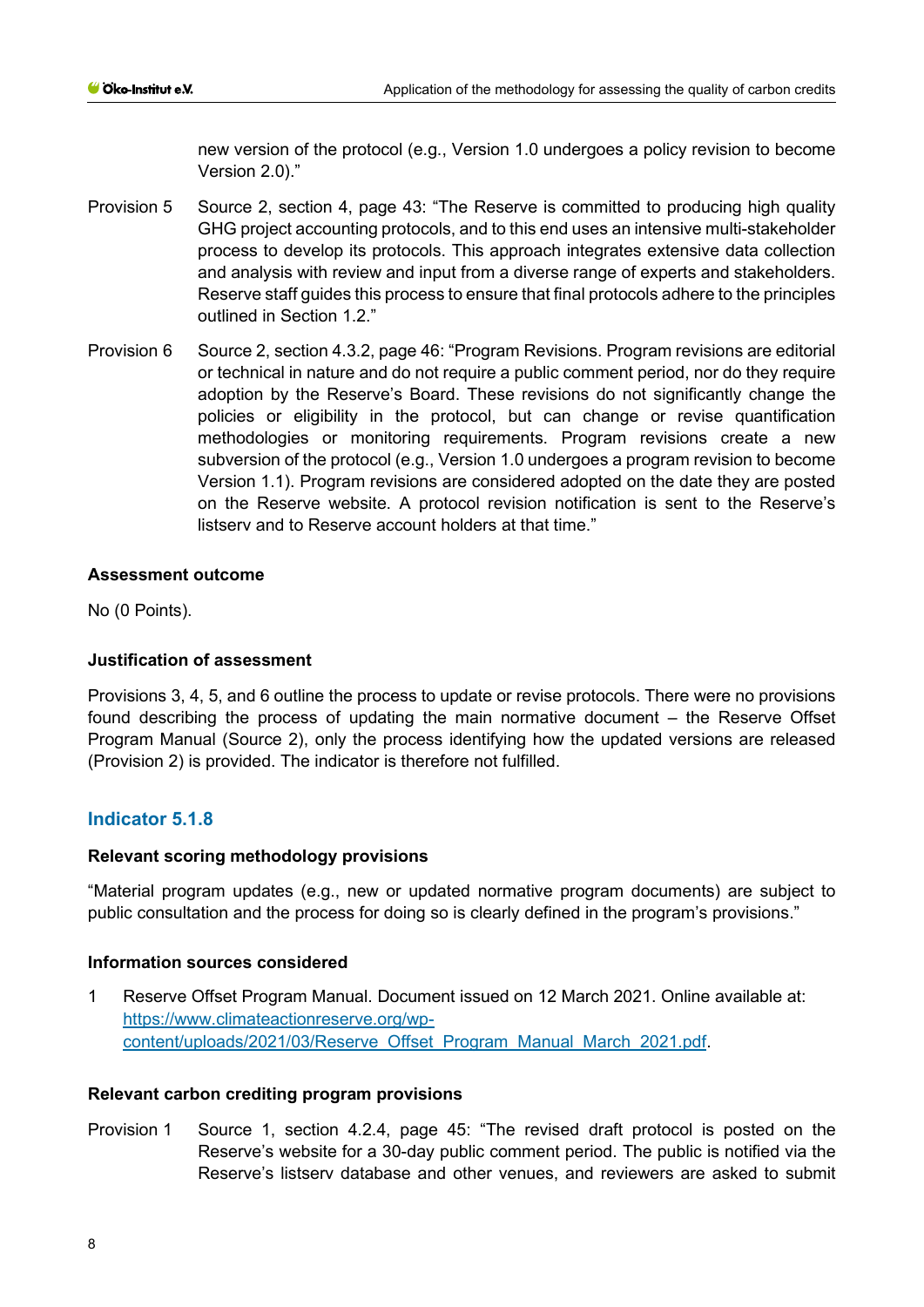written comments. During the 30-day public review period, the Reserve also hosts a public workshop to solicit feedback and address concerns regarding the draft protocol in an open forum. After receiving written feedback, all comments are recorded and addressed. A final protocol is produced, taking into account public comments and any further workgroup feedback."

Provision 2 Source 1, section 4.3.1, page 46: "Policy revisions are those that affect project definition or eligibility, or that involve significant changes or adjustments to baseline estimation and/or the quantification of emission reductions or removals. A policy revision is generally focused on specific elements of the protocol and is not necessarily an opportunity to revisit all decisions made in the initial protocol development process. Depending on the extent of the revision, the Reserve may convene an expert stakeholder group or reach out to stakeholders involved in the initial protocol development process. This group may be asked to comment on a revised draft protocol or be convened to discuss key issues prior to changes being circulated for comment. All policy revisions require a 30-day public comment period and adoption by the Reserve's Board. Policy revisions are brought for adoption at the quarterly board meetings or are brought to the executive committee of the Board for adoption if expedited action is required. When adopted, a policy revision creates a new version of the protocol (e.g., Version 1.0 undergoes a policy revision to become Version 2.0)."

### **Assessment outcome**

No (0 Points).

## **Justification of assessment**

Source 1 contains provisions on public comment periods for protocol revisions (Provision 1 and 2). The Reserve differentiates between two types of protocol revisions: policy revisions and protocol revisions. Policy revisions include significant changes to baseline estimation and/or quantification methodologies. They require a public comment period. Program revisions include mainly editorial or technical changes to the protocol and do not require a public comment period. There are, however, no relevant provisions on general new or updated provisions of programmatic documents that are not protocols. Also, there are no publicly available provisions for public comment periods for the revision of the main normative document (Source 1) itself. The indicator is therefore not fully met.

## **Indicator 5.1.9**

#### **Relevant scoring methodology provisions**

"The program actively performs outreach to gather public input when conducting public consultations on material program updates (e.g., through messages on their websites or messages to email listservs)."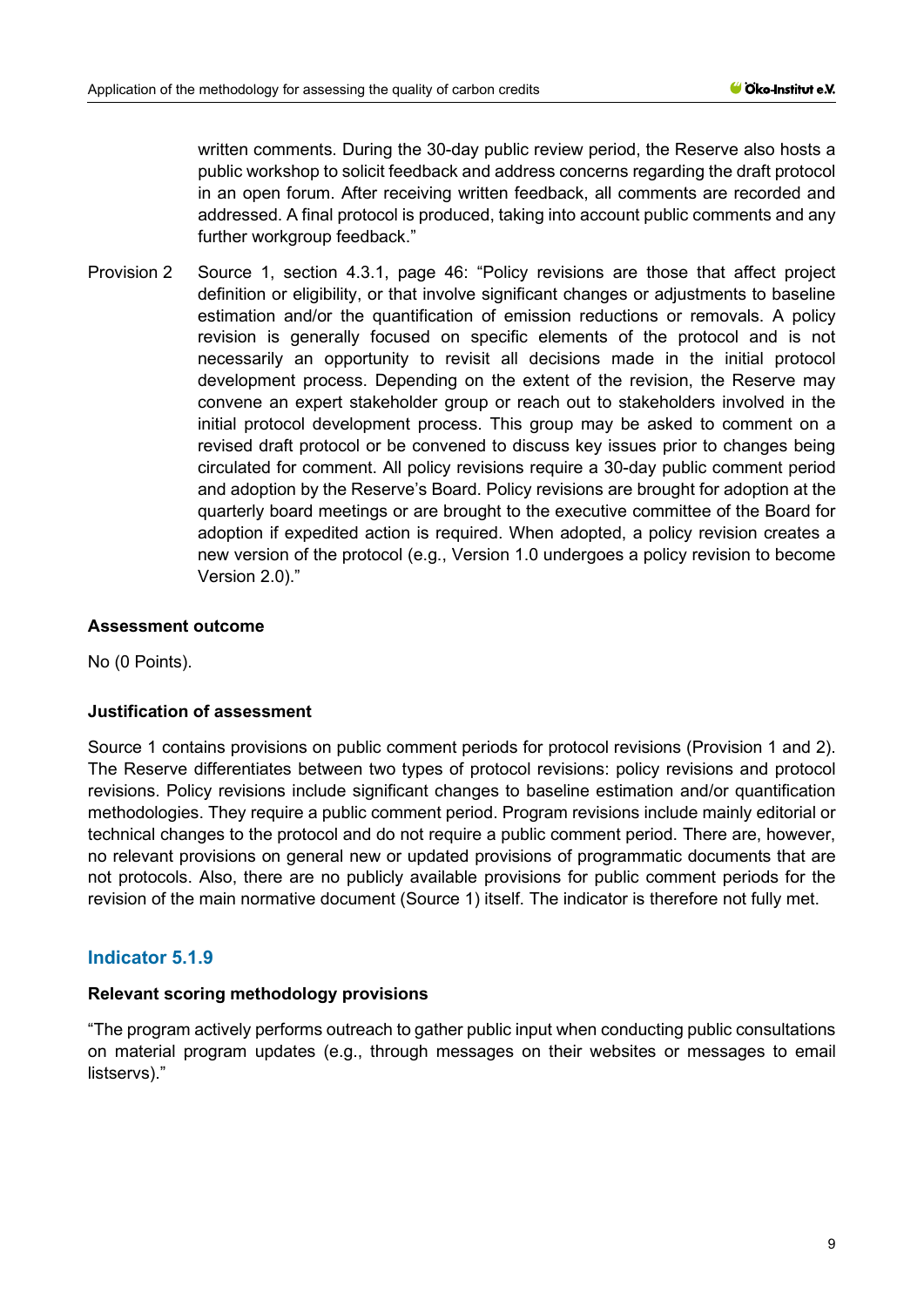## **Information sources considered**

1 Reserve Offset Program Manual. Document issued on 12 March 2021. Online available at: [https://www.climateactionreserve.org/wp](https://www.climateactionreserve.org/wp-content/uploads/2021/03/Reserve_Offset_Program_Manual_March_2021.pdf)[content/uploads/2021/03/Reserve\\_Offset\\_Program\\_Manual\\_March\\_2021.pdf.](https://www.climateactionreserve.org/wp-content/uploads/2021/03/Reserve_Offset_Program_Manual_March_2021.pdf)

### **Relevant carbon crediting program provisions**

- Provision 1 Source 1, section 4.2.4, page 45: "The revised draft protocol is posted on the Reserve's website for a 30-day public comment period. The public is notified via the Reserve's listserv database and other venues, and reviewers are asked to submit written comments. During the 30-day public review period, the Reserve also hosts a public workshop to solicit feedback and address concerns regarding the draft protocol in an open forum. After receiving written feedback, all comments are recorded and addressed. A final protocol is produced, taking into account public comments and any further workgroup feedback."
- Provision 2 Source 1, section 4.3.1, page 46: "Policy revisions are those that affect project definition or eligibility, or that involve significant changes or adjustments to baseline estimation and/or the quantification of emission reductions or removals. A policy revision is generally focused on specific elements of the protocol and is not necessarily an opportunity to revisit all decisions made in the initial protocol development process. Depending on the extent of the revision, the Reserve may convene an expert stakeholder group or reach out to stakeholders involved in the initial protocol development process. This group may be asked to comment on a revised draft protocol or be convened to discuss key issues prior to changes being circulated for comment. All policy revisions require a 30-day public comment period and adoption by the Reserve's Board. Policy revisions are brought for adoption at the quarterly board meetings or are brought to the executive committee of the Board for adoption if expedited action is required. When adopted, a policy revision creates a new version of the protocol (e.g., Version 1.0 undergoes a policy revision to become Version 2.0)."

#### **Assessment outcome**

No (0 Points).

## **Justification of assessment**

As for indicator 5.1.8, only provisions for public comment periods, including active outreach for gathering inputs, on protocol updates were found (Provision 1 to 2) – not on the Reserve's Program Manual itself (Source 1). The indicator is therefore not fulfilled-

## **Indicator 5.1.10**

## **Relevant scoring methodology provisions**

"Material program updates (e.g., new or updated normative program documents) are developed with the participation of experts (e.g., through advisory groups or expert committees)."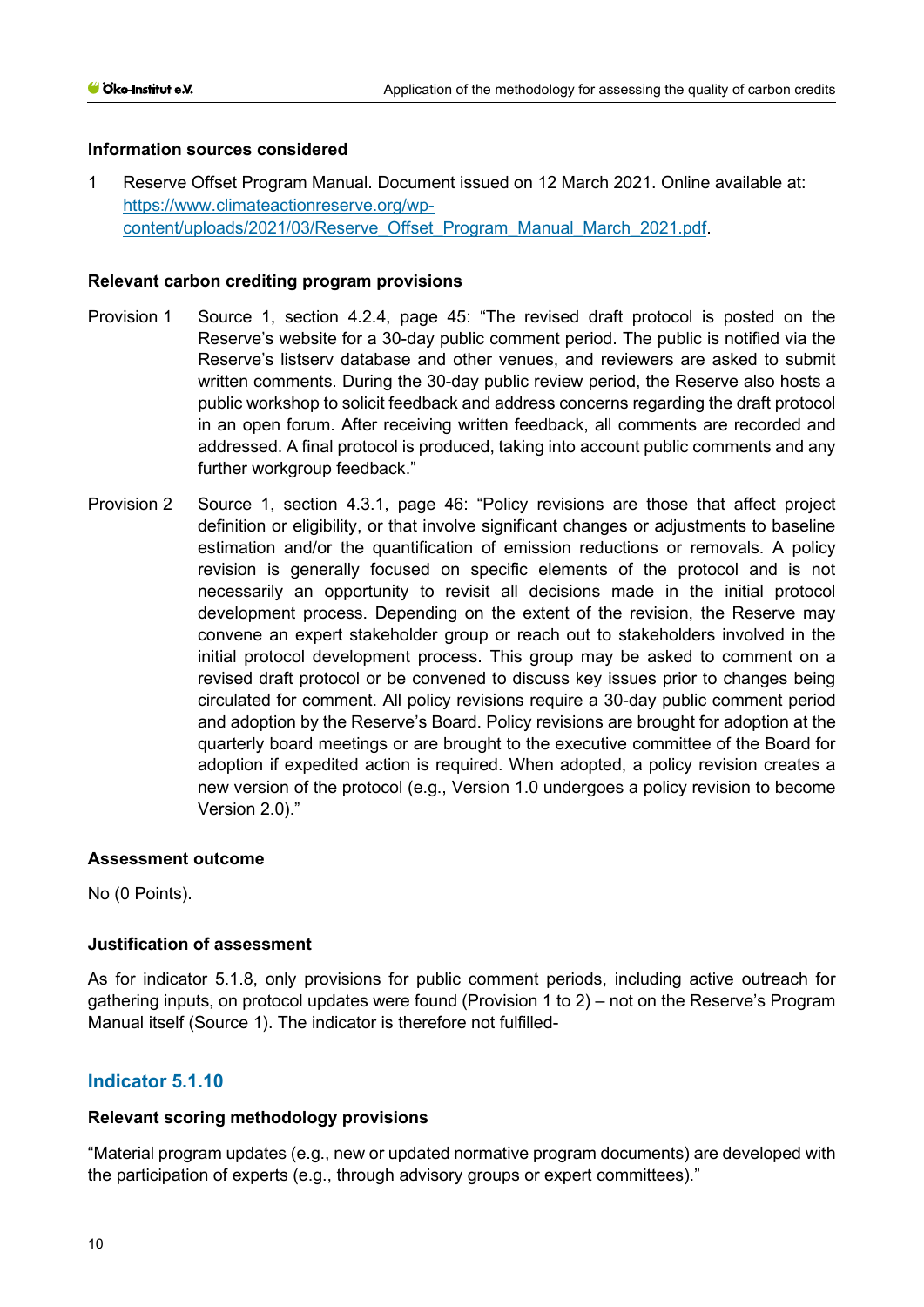## **Information sources considered**

1 Reserve Offset Program Manual. Document issued on 12 March 2021. Online available at: [https://www.climateactionreserve.org/wp](https://www.climateactionreserve.org/wp-content/uploads/2021/03/Reserve_Offset_Program_Manual_March_2021.pdf)[content/uploads/2021/03/Reserve\\_Offset\\_Program\\_Manual\\_March\\_2021.pdf.](https://www.climateactionreserve.org/wp-content/uploads/2021/03/Reserve_Offset_Program_Manual_March_2021.pdf)

### **Relevant carbon crediting program provisions**

- Provision 1 Source 1, section 4.2.1, page 44: "To initiate the protocol development process, the Reserve assembles a balanced multi-stakeholder voluntary workgroup, drawing from industry experts, state and federal agencies, environmental organizations, and other various stakeholders. Workgroups are assembled by invitation, but all parties are encouraged to express their interest in participating in the workgroup process. Throughout the protocol development process, the workgroup provides expert review and direct input into the development of the protocol."
- Provision 2 Source 1, section 4.3.1, page 46 "Policy revisions are those that affect project definition or eligibility, or that involve significant changes or adjustments to baseline estimation and/or the quantification of emission reductions or removals. A policy revision is generally focused on specific elements of the protocol and is not necessarily an opportunity to revisit all decisions made in the initial protocol development process. Depending on the extent of the revision, the Reserve may convene an expert stakeholder group or reach out to stakeholders involved in the initial protocol development process. This group may be asked to comment on a revised draft protocol or be convened to discuss key issues prior to changes being circulated for comment. All policy revisions require a 30-day public comment period and adoption by the Reserve's Board. Policy revisions are brought for adoption at the quarterly board meetings or are brought to the executive committee of the Board for adoption if expedited action is required. When adopted, a policy revision creates a new version of the protocol (e.g., Version 1.0 undergoes a policy revision to become Version 2.0)."

## **Assessment outcome**

No (0 Points).

## **Justification of assessment**

Provision 1 and 2 show that experts are involved in updating the program's protocols. However, we could not find provisions on the mandatory involvement of experts on programmatic updates in the Reserves Offset Program Manual itself (Source 1). The indicator is therefore not met.

# **Indicator 5.1.11**

#### **Relevant scoring methodology provisions**

"The program has established procedures for receiving complaints and resolving disputes from any carbon crediting program stakeholders. This includes the possibility for project owners to appeal decisions by the carbon crediting program relating to their projects."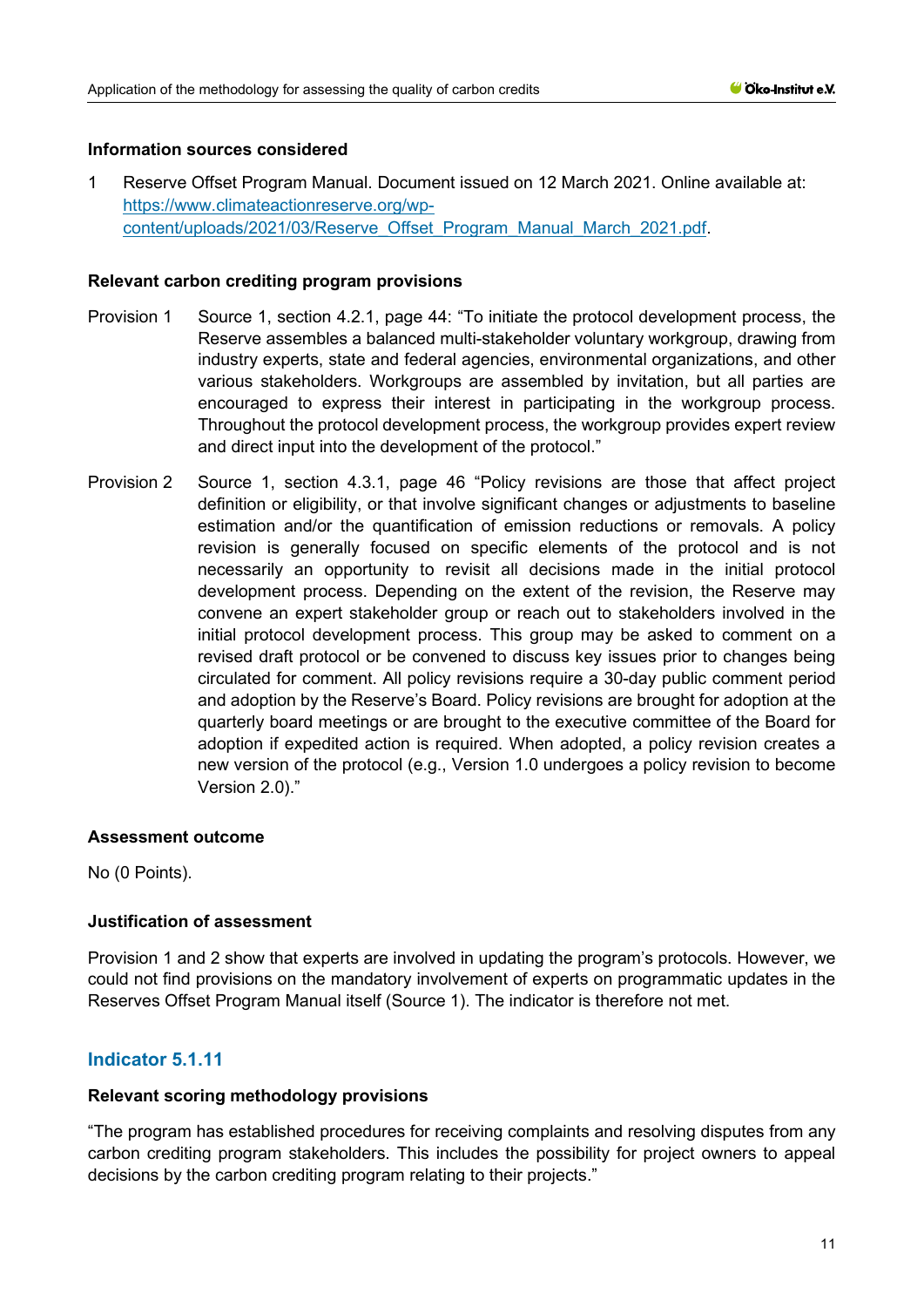## **Information sources considered**

1 Reserve Offset Program Manual. Document issued on 12 March 2021. Online available at: [https://www.climateactionreserve.org/wp](https://www.climateactionreserve.org/wp-content/uploads/2021/03/Reserve_Offset_Program_Manual_March_2021.pdf)[content/uploads/2021/03/Reserve\\_Offset\\_Program\\_Manual\\_March\\_2021.pdf.](https://www.climateactionreserve.org/wp-content/uploads/2021/03/Reserve_Offset_Program_Manual_March_2021.pdf)

## **Relevant carbon crediting program provisions**

Provision 1 Source 1, section 3.5.2, page 36: "3.5.2 Feedback and Grievance Process. For any project type, it is possible that a stakeholder may want to contact the Reserve to provide feedback, either positive or negative. For general feedback or inquiries, stakeholders may contact the Reserve at reserve@climateactionreserve.org, or call the Reserve office at (213) 891-1444. For questions or comments related to a specific protocol, current points of contact are listed on our website at http://www.climateactionreserve.org/contact-us/. The Reserve strives to avoid adopting protocols for activities that present a risk of negative environmental or social impacts. However, if a stakeholder has a grievance about a specific project, the initial point of contact would be the same as described above. The staff member receiving this initial contact will collect as much information as possible from the stakeholder about the specific project and grievance. This will then be communicated to the senior management at the Reserve, including the President. The specific action taken will depend on the nature of the grievance."

## **Assessment outcome**

No (0 Points).

## **Justification of assessment**

The program has a feed and grievance process in place (Provision 1), but no explicit appeal process. The indicator is therefore not fulfilled.

# **Indicator 5.1.12**

#### **Relevant scoring methodology provisions**

"Potential issues with the program's provisions as identified through public consultation or complaints by any carbon crediting program stakeholders, are addressed and the process for doing so is clearly defined in the normative program documents."

## **Information sources considered**

1 Reserve Offset Program Manual. Document issued on 12 March 2021. Online available at: [https://www.climateactionreserve.org/wp](https://www.climateactionreserve.org/wp-content/uploads/2021/03/Reserve_Offset_Program_Manual_March_2021.pdf)[content/uploads/2021/03/Reserve\\_Offset\\_Program\\_Manual\\_March\\_2021.pdf.](https://www.climateactionreserve.org/wp-content/uploads/2021/03/Reserve_Offset_Program_Manual_March_2021.pdf)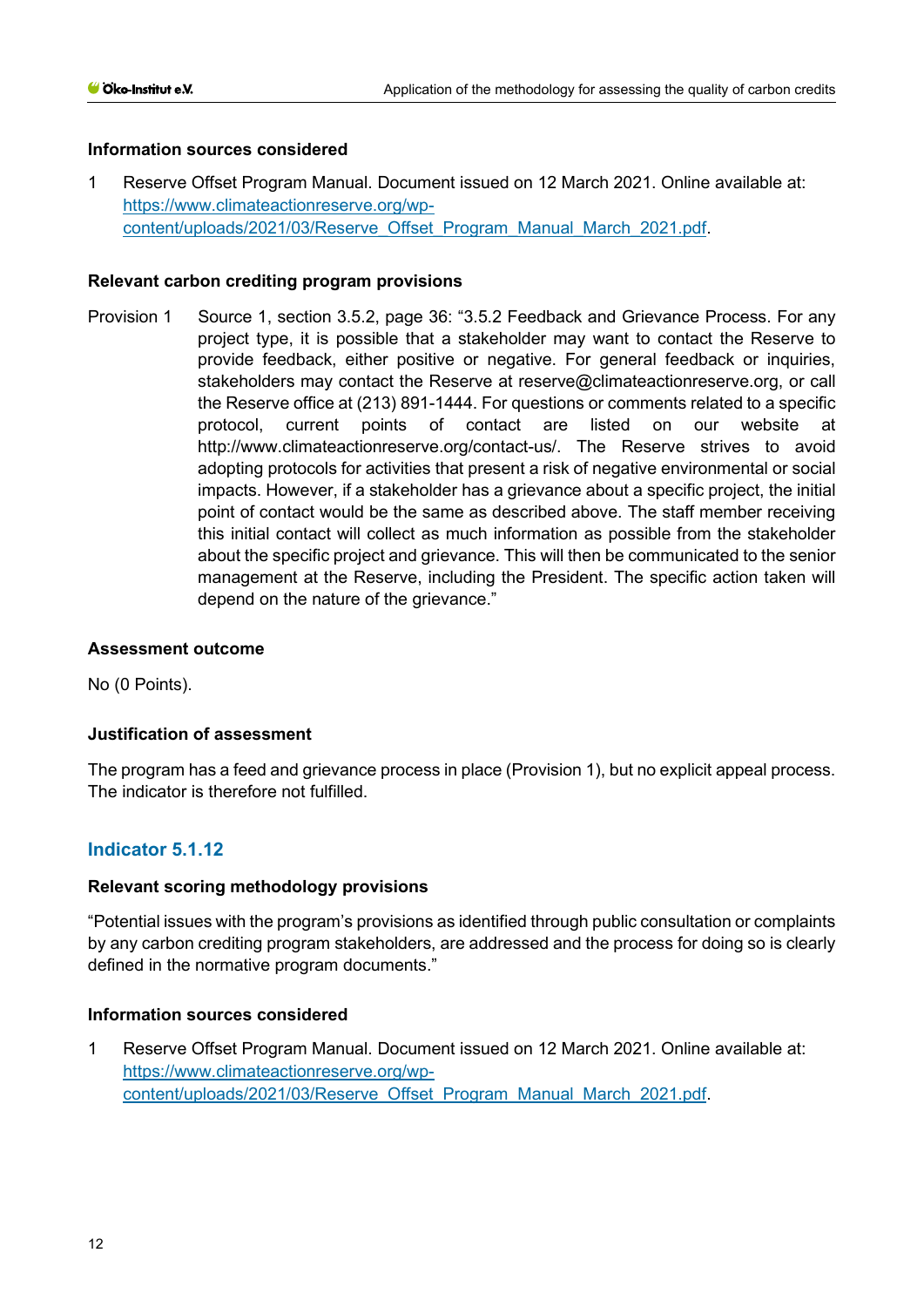## **Relevant carbon crediting program provisions**

Provision 1 Source 1, section 4.2.6, page 45: "After Board approval, the Reserve continues to solicit, document, and respond to public feedback and comments on the current version of the protocol. Comments and feedback on adopted protocols can be submitted to the Reserve at policy@climateactionreserve.org. The public is also welcome to contact Reserve staff directly to discuss their comments and concerns. Public feedback and comments are assessed on an ongoing basis and may initiate a revision to a protocol."

### **Assessment outcome**

No (0 Points).

## **Justification of assessment**

The above documentation applies only to protocols (Provision 1). Provisions defining a process to respond to issues raised by program stakeholders is not included within the normative program documents. The indicator is therefore not fulfilled.

# **Indicator 5.1.13**

## **Relevant scoring methodology provisions**

"The procedure for handling stakeholder disputes and complaints has defined time-bound requirements for the program to respond to disputes or complaints."

## **Information sources considered**

1 Reserve Offset Program Manual. Document issued on 12 March 2021. Online available at: [https://www.climateactionreserve.org/wp](https://www.climateactionreserve.org/wp-content/uploads/2021/03/Reserve_Offset_Program_Manual_March_2021.pdf)[content/uploads/2021/03/Reserve\\_Offset\\_Program\\_Manual\\_March\\_2021.pdf.](https://www.climateactionreserve.org/wp-content/uploads/2021/03/Reserve_Offset_Program_Manual_March_2021.pdf) -

#### **Relevant carbon crediting program provisions**

Provision 1 Source 1, section 3.5.2, page 36: "3.5.2 Feedback and Grievance Process. For any project type, it is possible that a stakeholder may want to contact the Reserve to provide feedback, either positive or negative. For general feedback or inquiries, stakeholders may contact the Reserve at reserve@climateactionreserve.org, or call the Reserve office at (213) 891-1444. For questions or comments related to a specific protocol, current points of contact are listed on our website at http://www.climateactionreserve.org/contact-us/. The Reserve strives to avoid adopting protocols for activities that present a risk of negative environmental or social impacts. However, if a stakeholder has a grievance about a specific project, the initial point of contact would be the same as described above. The staff member receiving this initial contact will collect as much information as possible from the stakeholder about the specific project and grievance. This will then be communicated to the senior management at the Reserve, including the President. The specific action taken will depend on the nature of the grievance."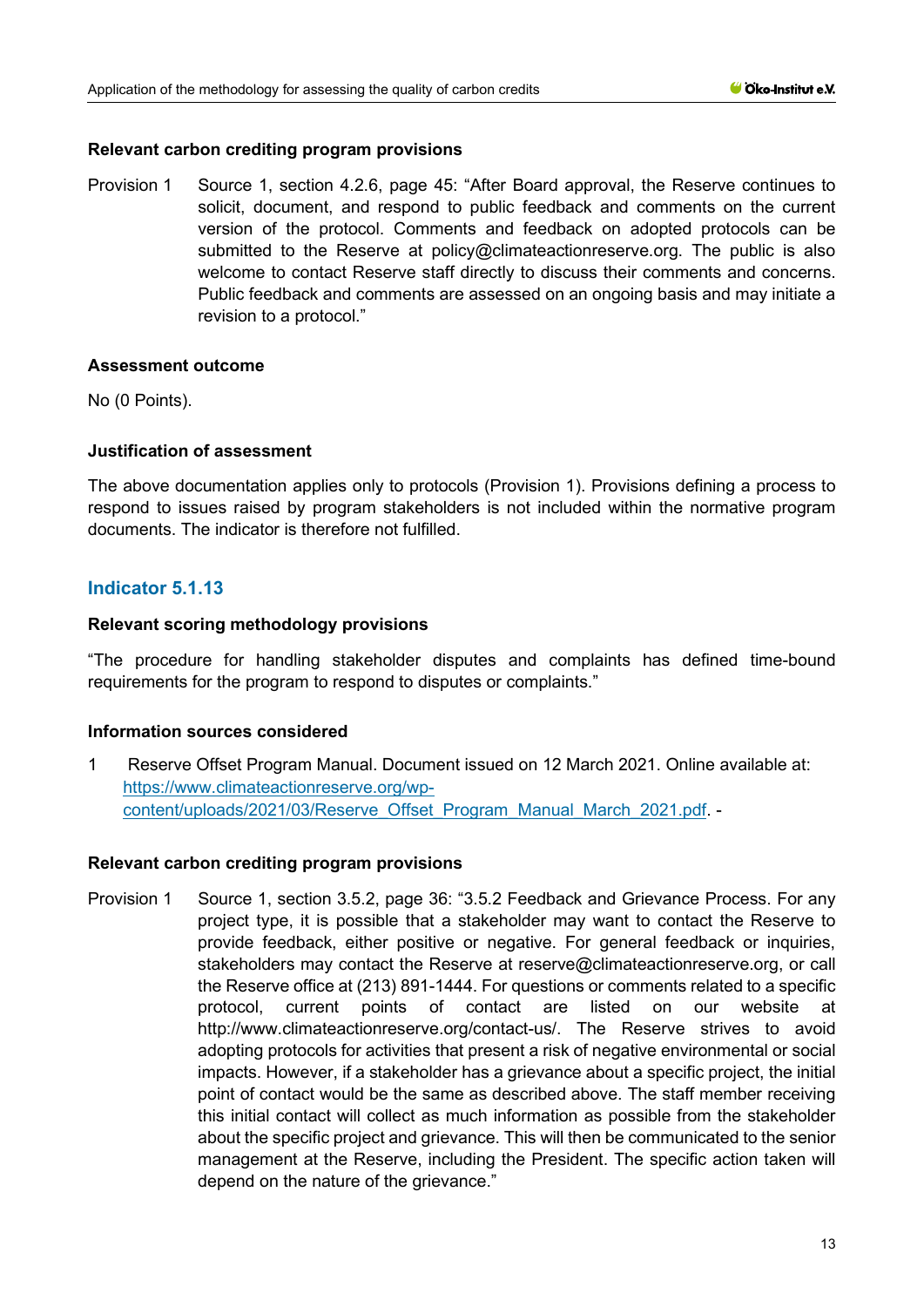### **Assessment outcome**

No (0 Points).

## **Justification of assessment**

There are no clear time-bound requirements concerning the procedure for handling stakeholder disputes and complaints in relation to material program updates.

## **Indicator 5.1.14**

### **Relevant scoring methodology provisions**

"There is no evidence that the current program staff have ever engaged in fraud on behalf of the program or that key personnel have been convicted of fraud. Web searches or other publicly accessible information may inform this indicator."

### **Information sources considered**

-

### **Relevant carbon crediting program provisions**

No relevant findings were identified.

#### **Assessment outcome**

Yes (1 Point).

## **Justification of assessment**

Web searches or other publicly accessible information have not revealed any cases of program staff being involved in fraud.

## **Indicator 5.1.15**

#### **Relevant scoring methodology provisions**

"The program has never been sanctioned by a regulator or other relevant authority for noncompliance with relevant laws and regulations, or for not complying with its own provisions. Web searches or other publicly accessible information may inform this indicator."

## **Information sources considered**

## **Relevant carbon crediting program provisions**

No relevant findings were identified.

-